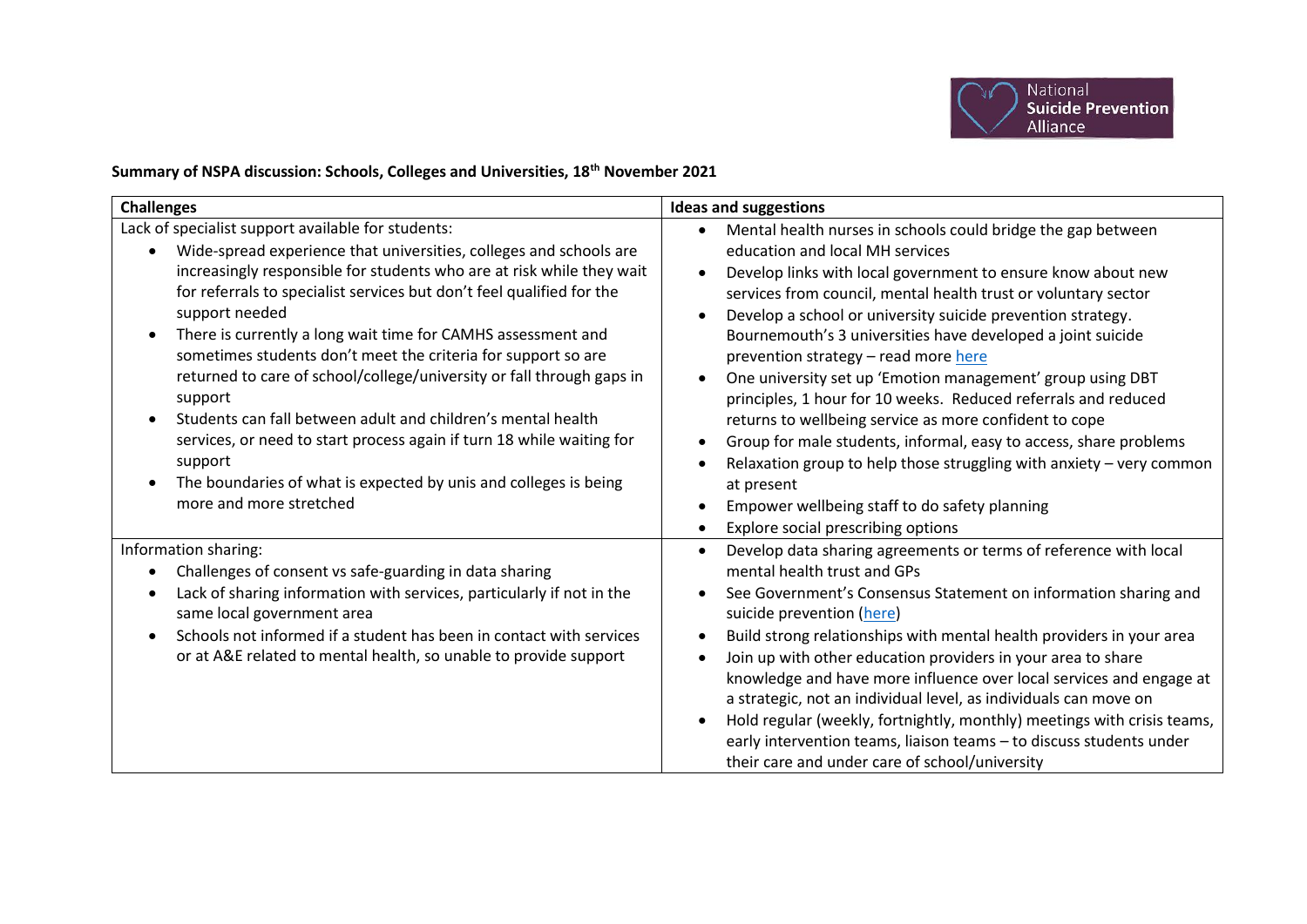

|                                                                                                                                                                                                                                                                                                                                                                                                                                                                                                                                                                                                                                                                                                                                                                                             | Create a relationship with the NHS liaison team - whilst they can't give<br>details they can inform you if a student has been in their care<br>One university has a person on duty every day to receive out of hours<br>reports from mental health liaison team, so can respond quickly                                                                                                                                                                                                                                |
|---------------------------------------------------------------------------------------------------------------------------------------------------------------------------------------------------------------------------------------------------------------------------------------------------------------------------------------------------------------------------------------------------------------------------------------------------------------------------------------------------------------------------------------------------------------------------------------------------------------------------------------------------------------------------------------------------------------------------------------------------------------------------------------------|------------------------------------------------------------------------------------------------------------------------------------------------------------------------------------------------------------------------------------------------------------------------------------------------------------------------------------------------------------------------------------------------------------------------------------------------------------------------------------------------------------------------|
| Staff anxiety and support:<br>Often a small number of staff who are responsible for wellbeing are                                                                                                                                                                                                                                                                                                                                                                                                                                                                                                                                                                                                                                                                                           | Take a whole-university/school approach, there is no mental health<br>for students without staff mental health                                                                                                                                                                                                                                                                                                                                                                                                         |
| left to support growing numbers of at-risk students<br>Smaller education providers might only have one or two staff to<br>$\bullet$<br>provide mental health support, and no specialist training<br>Mental health and well-being staff feel unsupported and isolated<br>$\bullet$<br>If a student mentions self-harm or suicidal thoughts<br>$\bullet$<br>teachers/academics will refer to well-being service and may have<br>unrealistic expectations of what is available or possible<br>Education settings can feel blamed when there is a death by suicide,<br>$\bullet$<br>and staff can feel responsible<br>Education staff are also at risk - need for training and supervision<br>for staff<br>Teachers are very busy, and it can feel a lot to add responsibility for<br>$\bullet$ | Training for academics, administrators and others on how to respond<br>to student mental health concerns, including what to do in a crisis,<br>where to signpost students who are struggling, information sharing<br>and boundaries<br>Create a brief overview of what student wellbeing service can and<br>can't do - clarify for students, staff and local services<br>Give all wellbeing staff effective supervision, either 1:1 or group can<br>help, and not just to focus on practice, but also emotional impact |
| mental health and suicide prevention as well                                                                                                                                                                                                                                                                                                                                                                                                                                                                                                                                                                                                                                                                                                                                                |                                                                                                                                                                                                                                                                                                                                                                                                                                                                                                                        |
| Supporting specific populations:                                                                                                                                                                                                                                                                                                                                                                                                                                                                                                                                                                                                                                                                                                                                                            | One university using a 'Student Assistant Programme' from an                                                                                                                                                                                                                                                                                                                                                                                                                                                           |
| Overseas students - need a diverse workforce to make it easier for<br>students to reach out and support them in a culturally sensitive way                                                                                                                                                                                                                                                                                                                                                                                                                                                                                                                                                                                                                                                  | external provider, offers BACP counsellors on the phone 24/7,<br>including in lots of other languages                                                                                                                                                                                                                                                                                                                                                                                                                  |
| Older, including post-grad students are not always supported<br>$\bullet$                                                                                                                                                                                                                                                                                                                                                                                                                                                                                                                                                                                                                                                                                                                   | Develop resources and reach out to post-graduate students                                                                                                                                                                                                                                                                                                                                                                                                                                                              |
| Some young men who reach crisis point are unknown to services -<br>$\bullet$                                                                                                                                                                                                                                                                                                                                                                                                                                                                                                                                                                                                                                                                                                                | Consider vicarious trauma in ethics process and risk assessments                                                                                                                                                                                                                                                                                                                                                                                                                                                       |
| how do we encourage young men to seek help sooner?                                                                                                                                                                                                                                                                                                                                                                                                                                                                                                                                                                                                                                                                                                                                          |                                                                                                                                                                                                                                                                                                                                                                                                                                                                                                                        |
| Specialist schools for students with multiple challenges - young<br>$\bullet$                                                                                                                                                                                                                                                                                                                                                                                                                                                                                                                                                                                                                                                                                                               |                                                                                                                                                                                                                                                                                                                                                                                                                                                                                                                        |
| people often don't have consistent support                                                                                                                                                                                                                                                                                                                                                                                                                                                                                                                                                                                                                                                                                                                                                  |                                                                                                                                                                                                                                                                                                                                                                                                                                                                                                                        |
| Students doing research on difficult subjects can experience<br>vicarious trauma                                                                                                                                                                                                                                                                                                                                                                                                                                                                                                                                                                                                                                                                                                            |                                                                                                                                                                                                                                                                                                                                                                                                                                                                                                                        |